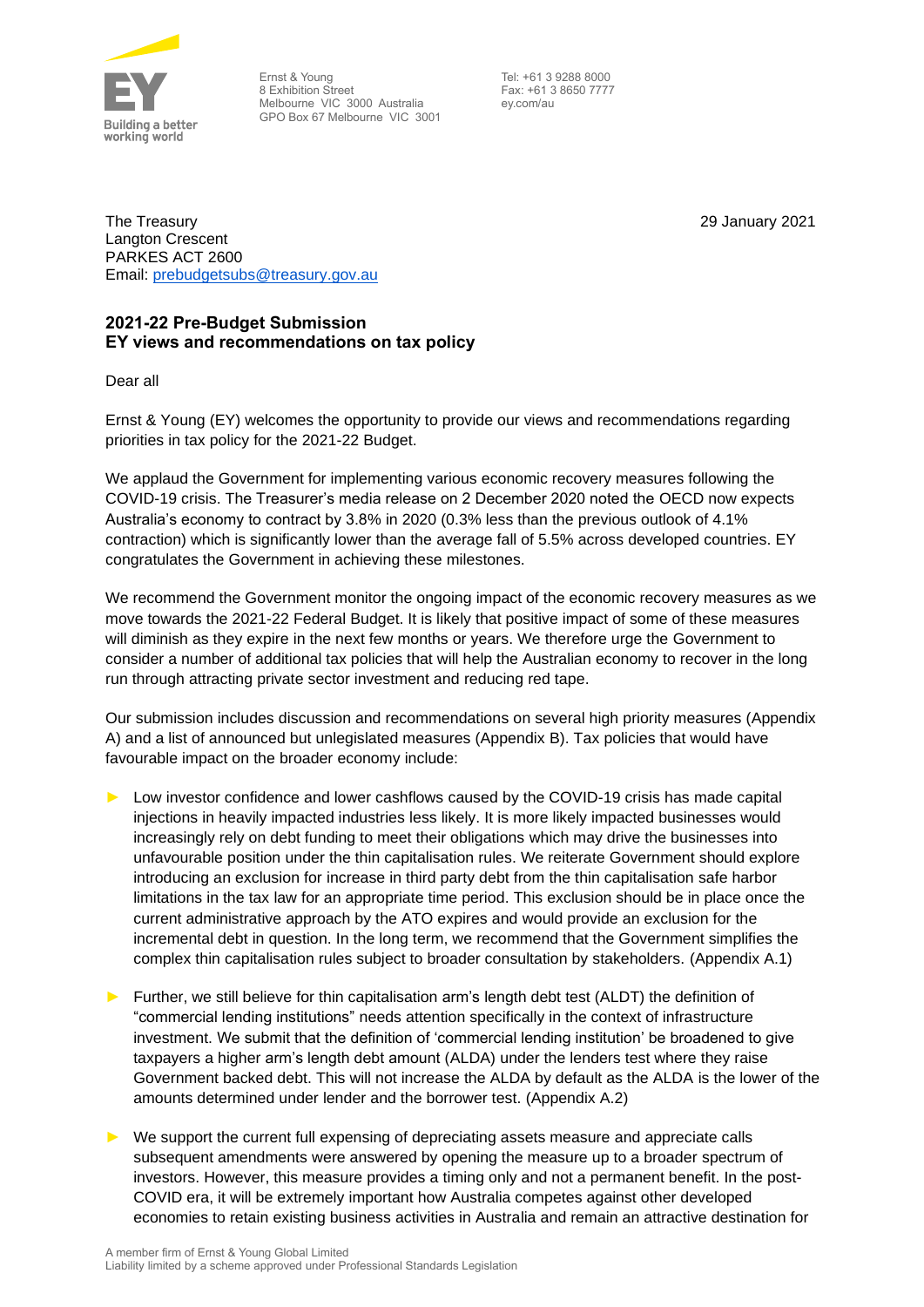

onshoring activities. We note the new Biden administration in the US is in looking at introducing new attractive onshoring incentives designed to create a permanent tax benefit. In order to remain competitive, we submit that the Government introduces an investment allowance to enhance the after-tax outcome of investments. This investment allowance could be introduced with a three-year sunset clause which can be extended on a need's basis depending on the state of the economy (Appendix A.3)

► We applaud the Government's enhancing R&D tax incentive (R&DTI) measure as announced in the 6 October 2020 budget. EY has been a strong advocate of broadening of R&DTI measures as you have seen in our previous pre-budget submissions and other R&DTI-related consultations. We further commend the Governments action to resolving persistent uncertainty by taking quick legislative action and securing fast passage of the law with close to universal parliamentary support of the revised measures.

We submit that the Government focus on implementing further policies to make Australia a significantly more attractive location for R&D through offering:

- ► On-shoring incentives through targeted lower tax rates for companies operating in Australia, relating to their income from domestic and foreign sources attributable to IP/technology/patents (Appendix A.4)
- ► A collaboration premium of up to 20% for the non-refundable tax offset to provide additional support for the collaborative element of R&D expenditures undertaken with publicly funded research organisations Appendix A.5)

The Government's response in the 2020-21 budget to further clarify the Australian corporate tax residency test with retrospective effect was much appreciated. It still is vital for businesses impacted by the uncertainty regarding their residency in Australia to see the legislation finalised and introduced into Parliament as soon as possible.

The announced renewed commitment to modernise and expand Australia's tax treaty network is important for reducing uncertainties and tax barriers with international transactions and promote trade, investment and skilled employment. We submit that the Government keeps the momentum going. EY has been an active participant in public and private consultations on various international tax policies issues and we look forward to continuing participation in future consultations.

We are grateful to the Government for announcing fringe benefits tax (FBT) exemption for certain employer-provided retraining and reskilling costs, for employees who are redundant or soon to be made redundant. EY has urged the Government to implement this measure in consultations held with the Senate Committee on Financial Technology and Regulatory Technology in 2020. We also applaud the other FBT announcements made in the 2020-21 budget. We submit that the Government move ahead to implement these measures following public consultations so that the private sector is confident and certain in planning ahead based on these announcements. We would be pleased to work with the Government and offer our support in materialising these measures.

In addition to points above more efficient administration and certainty provided by the Government are important in reducing the cost of doing business in Australia. The list of announced but unlegislated tax measures outlined in Appendix B continues to grow. We urge the Government to review and resolve items on this list to support better certainty for the industry stakeholders. We would be very pleased to arrange a meeting with Treasury to discuss the way forward following a blueprint applied in the past where matters on the list were classed from high priority to items announced as discontinued.

-----------------------------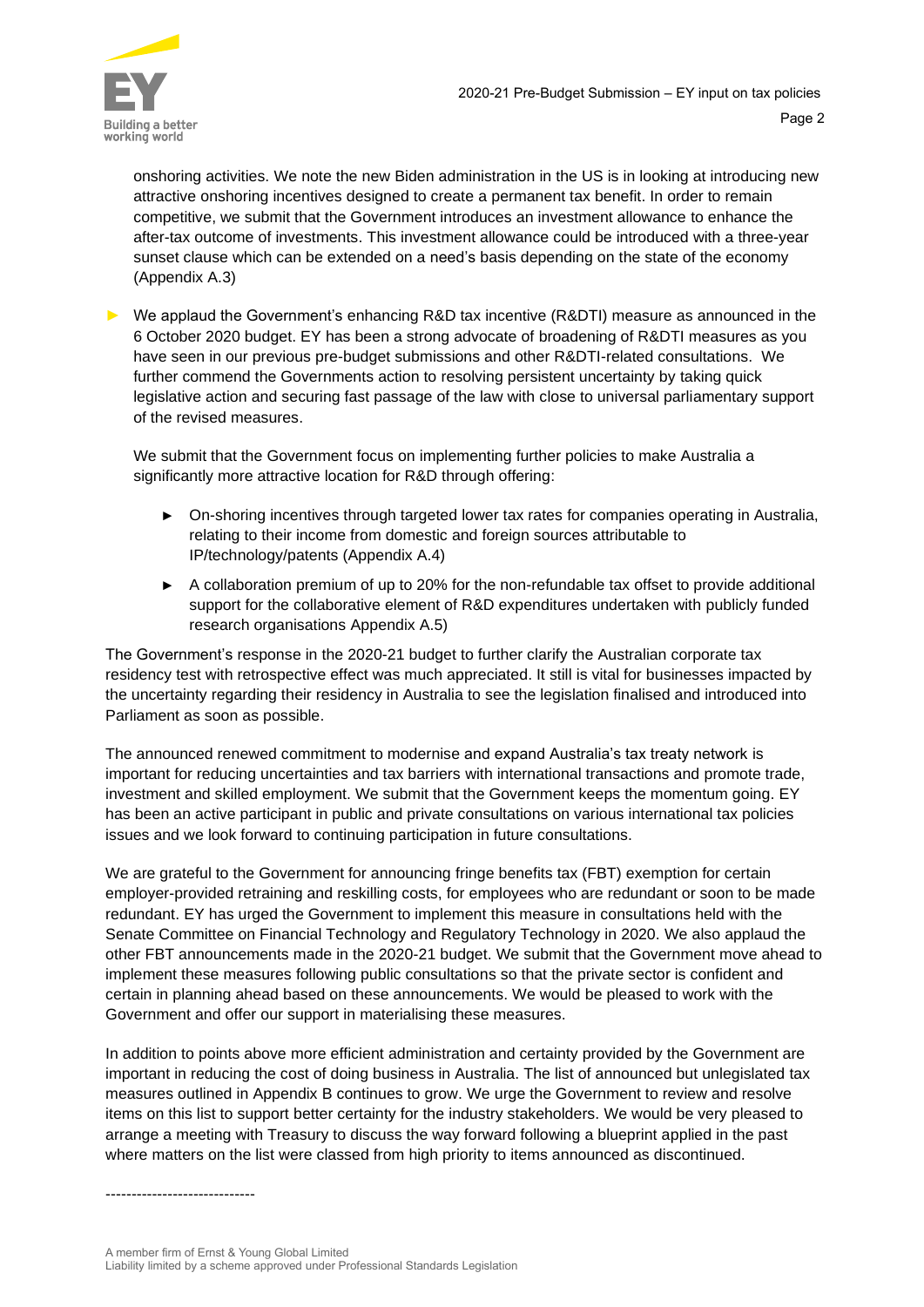

To discuss these matters please contact Alf Capito (+61 2 8295 6473) or Tony Merlo (+61 3 8575 6412) in our Tax Policy Centre.

Yours sincerely,

Ernst & Young

Copies to:

Treasurer Mr Josh Frydenberg and Mr David Pullen - Treasury Assistant Treasurer Mr Michael Sukkar and Ms Lucy Connor - Office of The Hon Michael Sukkar MP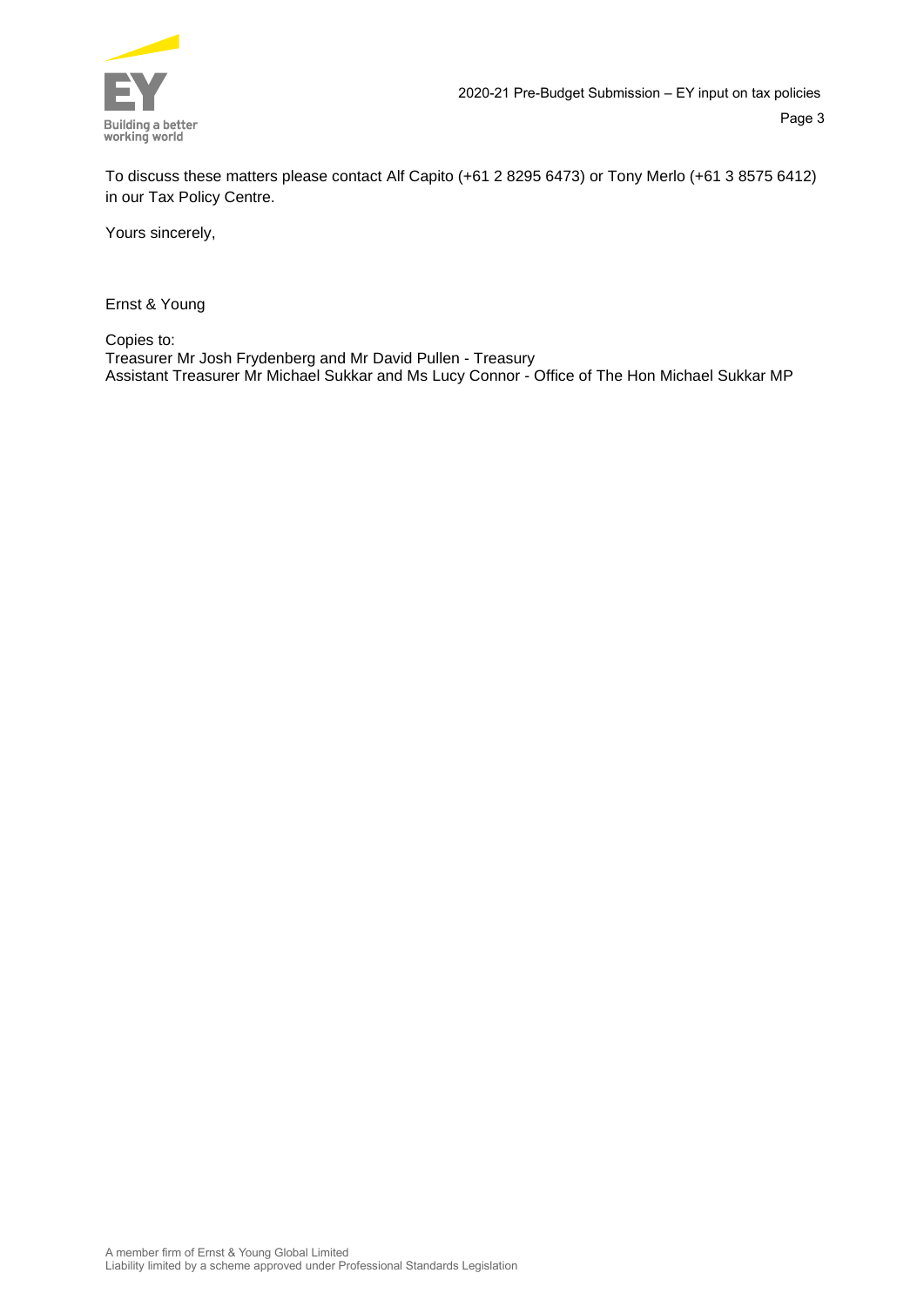

# **Appendix A**

# **A.1 Third-party loan considerations for thin capitalisation purposes**

The Federal Government's SME loan guarantee scheme and State Governments' loan support measures were put in place in response to COVID-19.<sup>1</sup> Since our submission in September 2020 the RBA official cash rate was cut by another 0.15%, now sitting at a record low of 0.1%, is also driving commercial loans to historically low interest rates. 2

Availability of credit at a low interest rate are important factors for businesses considering how to capitalise their business.

It is likely businesses impacted by COVID-19 will increasingly rely on debt funding to meet their liquidity requirements, and therefore either potentially be subject to a denial of tax deductions on interest expense where they rely on the safe harbour debt amount, or be subject to the strenuous and subjective obligations of the arm's length debt test (ALDT) for thin capitalisation purposes.

The ATO provided a concessional approach to COVID-19 and Thin Capitalisation<sup>3</sup> for taxpayers temporarily pushed out of the Thin Capitalisation safe harbour for income years including the months of February and March 2020. The concession effectively allows taxpayers that might otherwise fail the safe harbour debt amount because of impaired asset values or increased debt to provide liquidity in direct response to COVID-19, to apply a simplified approach to the ALDT provided certain assumptions can be met. This concession will no longer be available for income year commencing on or after 1 April 2020.

There is a significant amount of uncertainty in the business community as to how the global and Australian economies will recover from the virus-led recession. Giving taxpayers a greater degree of certainty in relation to their tax deductions on their interest expense on tax returns for income years commencing on or after 1 April 2020, is an important support measure Government should consider. Many taxpayers will be unable to refinance and deleverage their balance sheets in the current environment.

The ATO has flagged in its final ATO compliance approach to the arm's length debt test (PCG 2020/7)<sup>4</sup> that it is not common for independent Australian businesses to gear in excess of 60% of their net assets and relatively few entities have applied the ALDT.

This view does not consider the extremely unique scenarios COVID-19 has presented, with businesses expected to be more debt-dependent given liquidity requirements and using safe harbour rules for thin capitalisation has become problematic for many companies. For example, many commercial real estate investment companies are particularly vulnerable because of the significant impairment of their assets, and the impact on their cash flows due to State Government enforced COVID shutdowns and the nonpayment of rent by tenants.

The RBA elements of the 3 November 2020 package - [link](https://www.rba.gov.au/media-releases/2020/mr-20-28.html) - are as follows:

- a reduction in the target for the yield on the 3-year Australian Government bond to around 0.1 per cent
- a reduction in the interest rate on new drawings under the Term Funding Facility to 0.1 per cent
- a reduction in the interest rate on Exchange Settlement balances to zero

Under the program to purchase longer-dated bonds, the Bank will buy bonds issued by the Australian Government and by the states and territories, with an expected 80/20 split.

<sup>1</sup> The Coronavirus Small and Medium Enterprises (SME) Guarantee Scheme is supporting up to \$40 billion of lending to SMEs (including sole traders and not-for-profits) - [link.](https://treasury.gov.au/coronavirus/sme-guarantee-scheme)

<sup>•</sup> a reduction in the cash rate target to 0.1 per cent

the purchase of \$100 billion of government bonds of maturities of around 5 to 10 years over the next six months.

<sup>&</sup>lt;sup>3</sup> COVID-19 and Thin Capitalisation - Simplified approach to the arm's length debt test (ALDT) –  $\frac{link}{ }$ .

<sup>&</sup>lt;sup>4</sup> Practical Compliance Guide PCG 2020/7: ATO compliance approach to the arm's length debt test – [link.](https://www.ato.gov.au/law/view/document?DocID=COG/PCG20207/NAT/ATO/00001)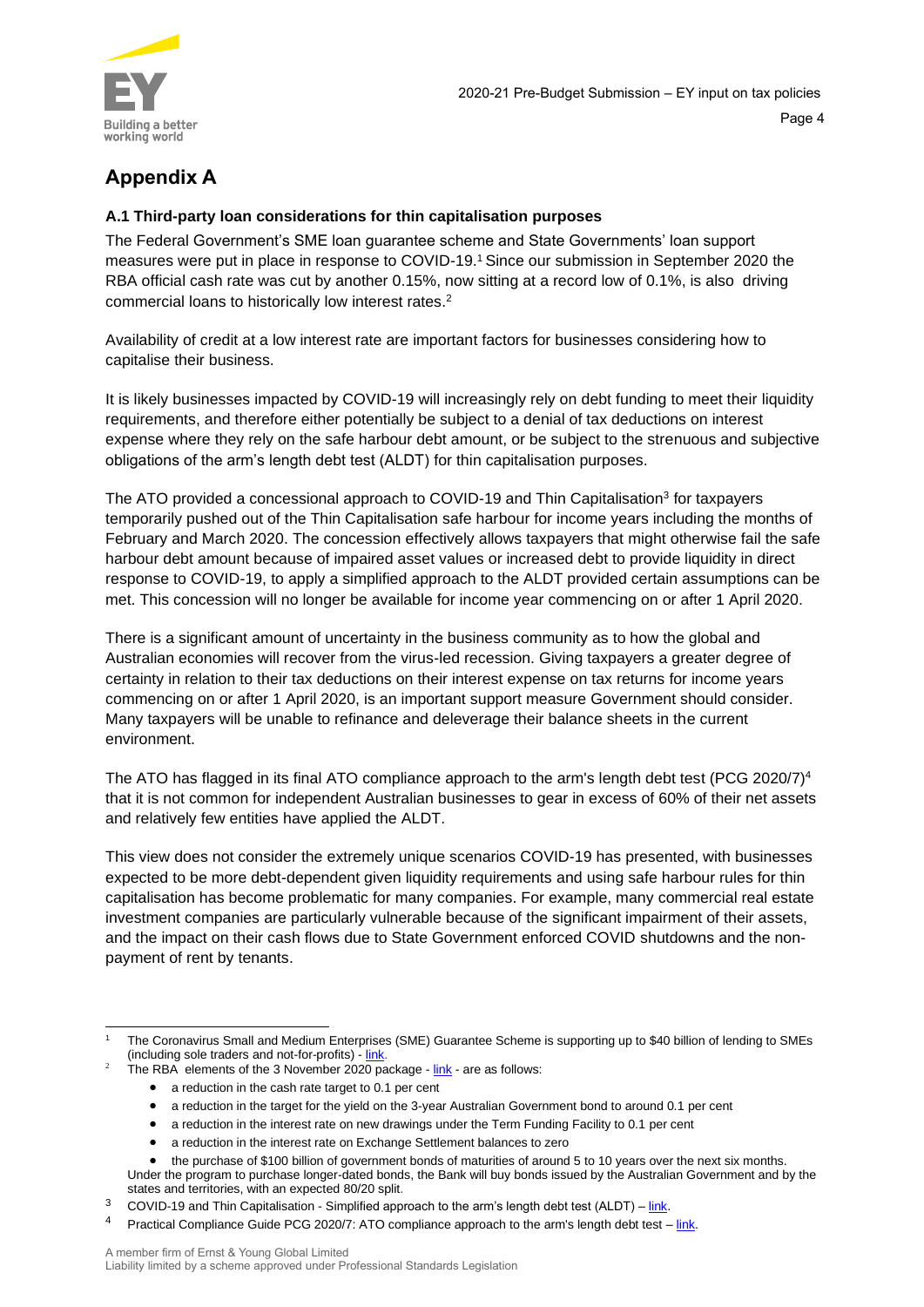

Time is running out quickly for taxpayers needing to recapitalise their balance sheet and for some there might be no viable refinance option to reduce the level of debt, potentially resulting in permanent denials of tax deduction on interest.

*We submit that the Government introduces a moratorium which would grant an exclusion for thin capitalisation limits for increases in third party debt for an appropriate time period (e.g. up to 30 June 2021). This would be an exclusion for the incremental debt in question and would provide businesses a greater incentive to borrow in order to invest and grow their businesses and support the Australian economy's recovery from the COVID-19 recession.*

*Indeed, we would see it as somewhat counterproductive to make interest deductions non-deductable for new borrowings from third parties where the borrowing is used to invest in plant and equipment that qualifies for investment allowance, accelerated depreciation, or other COVID-19 incentives. The longterm solution is to simplify the complex thin capitalisation rules beyond the 2021-22 budget subject to broader consultation with stakeholders.*

# **A.2 Thin capitalisation ALDT and definition of "commercial lending institutions"**

The definition of "commercial lending institutions" is core to the lender's test in the ALDT for thin cap provisions which checks "whether unrelated commercial lending institutions would reasonably be expected to have entered into the arrangement".

Commercial lending institutions encompass banks, ADIs and entities that conduct activities (or perform functions) analogous to banking and finance businesses. These activities (or functions) would typically involve raising finance through borrowing and on-lending at a margin. It would be expected that the entity operates with a view to maximising its profit or return on capital such that the terms and conditions on which finance is provided are arm's length. Investors that purchase or subscribe to bonds (or similar instruments) on debt capital markets are taken to satisfy the meaning of commercial lending institution.

However, PCG 2020/7<sup>5</sup>, states "entities such as special purpose vehicles or government-owned organisations (for example, Clean Energy Finance Corporation) would not be considered commercial lending institutions".

The ATO explained in consultation Government backed loans are not necessarily commercial as the terms are not on a commercial basis and it is therefore constrained by legislation which does not allow a more favourable interpretation. The ATO sees the good intent by the Government in supporting business in securing loans but from a tax deductibility point of view this would need to be backed by legislation and EM.

We think this needs attention specifically in the context of infrastructure investment. Otherwise a company willing to in invest infrastructure and with a track record of significant debt funding would see the arm's length debt amount (ALDA) potentially reduced from the higher amount under the borrower test to the lower amount under the lender test, where a lower Government backed interest rate would have supported a higher amount of debt under the lender test.

*It seems contrary to the national interest that 'nation shaping' pieces of infrastructure partially funded via concessional loans from a Government body are potentially subject to scrutiny by a separate Government body (i.e. the ATO) around the deductibility of the interest in relation to those loans. We submit that the definition of 'commercial lending institution' be broadened to give taxpayers a higher ALDA under the lenders test where they raise Government backed debt. This will not increase the ALDA by default as the ALDA is the lower of the amounts determined under lender and the borrower test.* 

 $5$  Practical Compliance Guide PCG 2020/7: ATO compliance approach to the arm's length debt test  $-\frac{link}{\cdot}$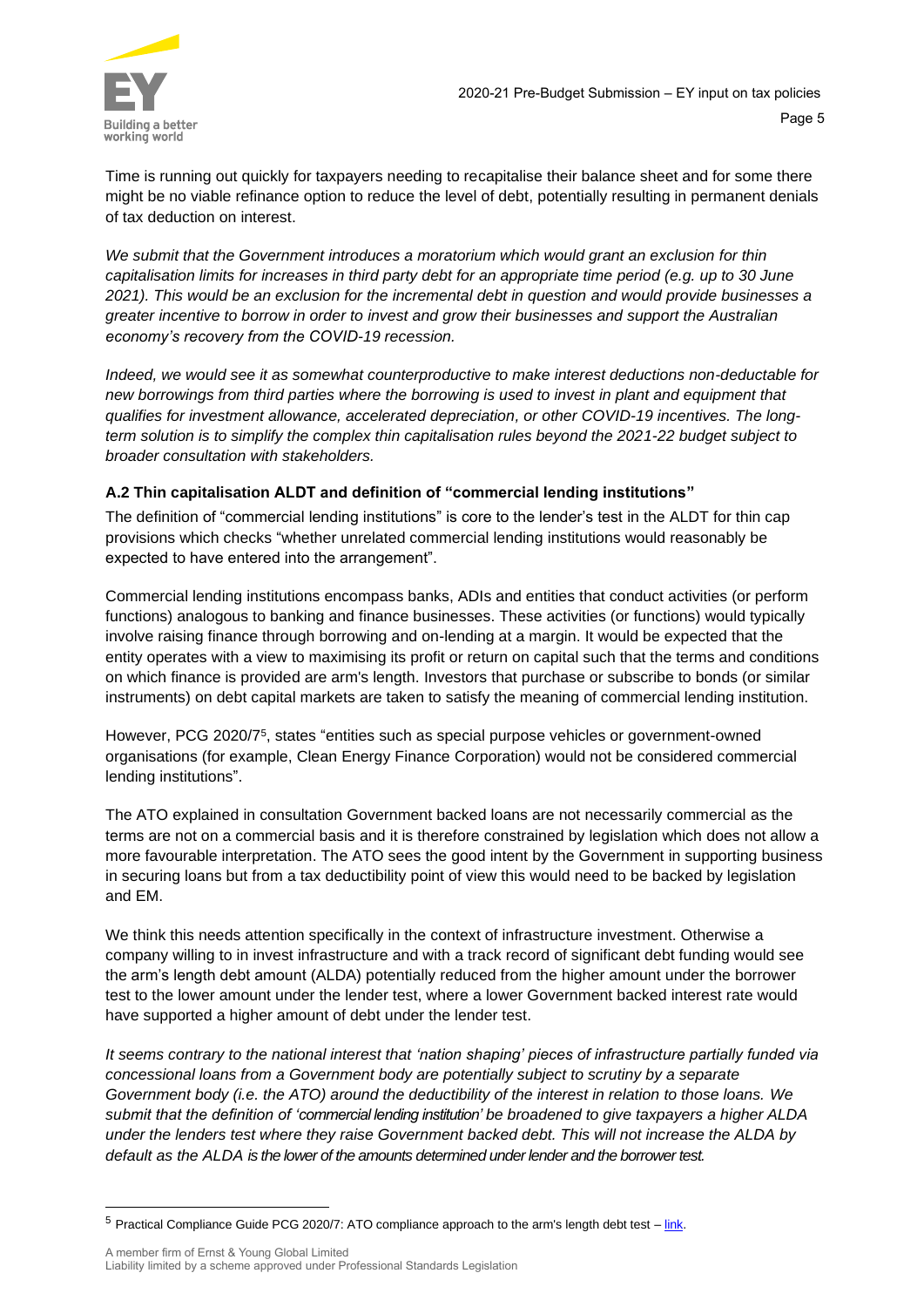

# **A.3 Investment allowance providing better project returns**

We applaud the Government's temporary full expensing of depreciating assets measure announced in the 2020-21 budget and enacted soon after. However, the measure only provides a timing benefit to businesses by bringing forward depreciation deductions of eligible investments.

We suggest that a permanent tax benefit for investment rather than the timing only benefit of the full expensing measure is required to make investment decisions in Australia more attractive as distinct from investing in other countries with lower corporate tax rates.

Following the global economic turmoil in 2020, many countries around the world have focused on providing investment incentives and onshoring business activities in their local jurisdictions. It is necessary that Australia monitors key incentives provided by other developed nations in order to retain business activities in Australia and remain an attractive destination for onshoring activities from foreign jurisdictions.

In the US, the Joe Biden administration has proposed $^6$  the 'Made in America' initiative to establish a 10%  $\,$ advanceable tax credit for companies making investments that will create jobs and accelerate economic recovery in the US. The tax credit will be provided for:

- Revitalising existing closed or closing facilities: Investment to revitalise facilities so that it can reopen for job-creating production in any manufacturing area. For example, if a new company or workerowned cooperative were to reopen or renovate a closed factory to produce a new product, it would be eligible
- ► Retooling any facility to advance manufacturing competitiveness and employment: For example, a steel plant that invests in new machinery and equipment to meet new standards, or to improve export competitiveness
- ► Reshoring production to the US that creates jobs: Any expense or new investment related to the process of bringing back production (or call centre jobs or other service jobs) from overseas to the US, including shipping and moving costs and the costs of training new personnel
- ► Expanding or broadening US facilities to grow employment: These activities are eligible if the investment represents an expansion of US production and not simply relocating existing jobs or production within the US
- Expanding manufacturing payroll: The tax credit will be applicable to a company's incremental increase in overall manufacturing wages in the US. The tax credit will apply to the increment of increased wages -- above that company's historic, pre-COVID baseline -- for manufacturing jobs paying up to US\$100,000

In order to remain competitive against the US counterparts, we submit an Australian investment allowance could be developed. Notably a new investment allowance:

► Would be an additional tax deduction, in addition to the ordinary capital allowances available for acquisition of plant and equipment and would therefore result in a premium tax benefit which would improve the effective tax rate applicable to the investment. It will amount to a targeted tax rate reduction which is conditional on new investment, new activity and the creation of growth and jobs for Australia

<sup>6</sup> '*The Biden-Harris Plan to Fight for Workers by Delivering on Buy America and Make It in America*' – Factsheet released on joebiden.com - [link](https://joebiden.com/wp-content/uploads/2020/09/Buy-America-fact-sheet.pdf)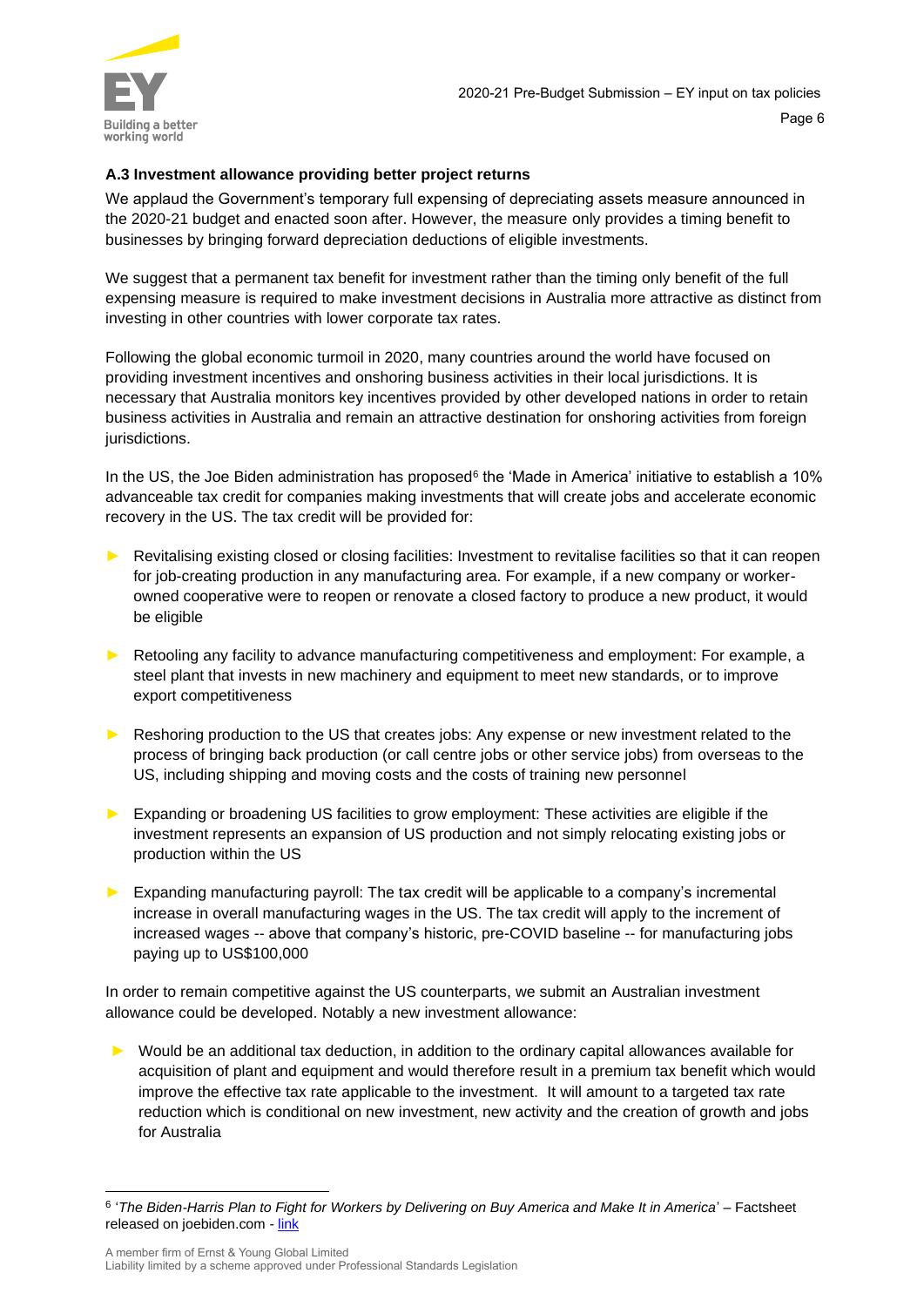

- The premium additional tax benefit will actually enhance reported earnings of companies. Therefore, it will be more attractive than a mere pull-forward of tax depreciation claims
- ► The measure could be introduced with a sunset clause of three years which can be extended depending on the state of the economy.

#### **A.4 Onshoring intellectual property (IP)**

Australia's high corporate tax rates for larger companies make Australia's tax system internationally uncompetitive. Australia's mobile businesses with potential third-party IP-related revenues can relocate these functions overseas e.g. to achieve a UK tax rate of 19% or US tax rate of 21% or less.

- A 10% tax rate is offered by the UK for its patent box activities as well as the 19% corporate rate
- ► The US has introduced a specific tax concession for income which is deemed to be foreign derived intangible income (FDII) which offers a 13.125% corporate tax rate through to 2025<sup>7</sup> as well as its 21% corporate tax rate
- Singapore offers a 17% tax rate
- The maximum tax rate for this incentive to be attractive would be the 19% UK corporate tax rate.

The most mobile activities of businesses relate, we submit, to their IP development and exploitation by way of licensing. These activities, in our view, and as highlighted by various business organisations, are drifting offshore as Australian companies, particularly early stage companies, relocate early-stage IP into foreign jurisdictions, to benefit from incentives of this nature.

We say the time is right for Australia to offer a comparable incentive for onshoring of IP revenue, to stimulate Australian business activity and employment of scientists, researchers, and STEM students and involvement of Australian tertiary sector.

We suggest that the Government could consider a targeted incentive to provide lower tax rates for companies operating in Australia, relating to their income from attributable to IP/technology/patents of Australian companies an "IP onshoring incentive."

We would be pleased to participate in detailed development of the concession, consistent with relevant OECD requirements. An additional condition might be that the relevant income is not derived from an Australian resident (a requirement of the section 448 tainted services income definition).

The company tax rate for "on shored IP income" could be set at a rate in the region of 13%-19%:

- ► A 10% tax rate such as the UK offers for its patent box activities may be achievable but may not be appropriate in the long-term given the likely "Pillar Two" under the OECD digitalisation policy
- ► The US offers a 21% corporate tax rate for onshore activities, with its specific tax concession for foreign derived intangible income (FDII) which offers a 13.125% corporate tax rate

 $7$  Broadly, this is achieved using a statutory deduction which provides domestic corporations with a 37.5% deduction for any FDII. This reduces the 21% corporate tax rate for a domestic corporation to an effective US federal tax rate of 13.125% on its FDII, before claiming any available foreign tax credits. Refer [https://www.ey.com/gl/en/services/tax/international-tax/alert--us-proposed-section-250-regulations-on-gilti-fdii](https://www.ey.com/gl/en/services/tax/international-tax/alert--us-proposed-section-250-regulations-on-gilti-fdii-deduction-have-implications-for-partnerships---s-corporations---trusts-and-individual-owners-of-cfcs)[deduction-have-implications-for-partnerships---s-corporations---trusts-and-individual-owners-of-cfcs](https://www.ey.com/gl/en/services/tax/international-tax/alert--us-proposed-section-250-regulations-on-gilti-fdii-deduction-have-implications-for-partnerships---s-corporations---trusts-and-individual-owners-of-cfcs)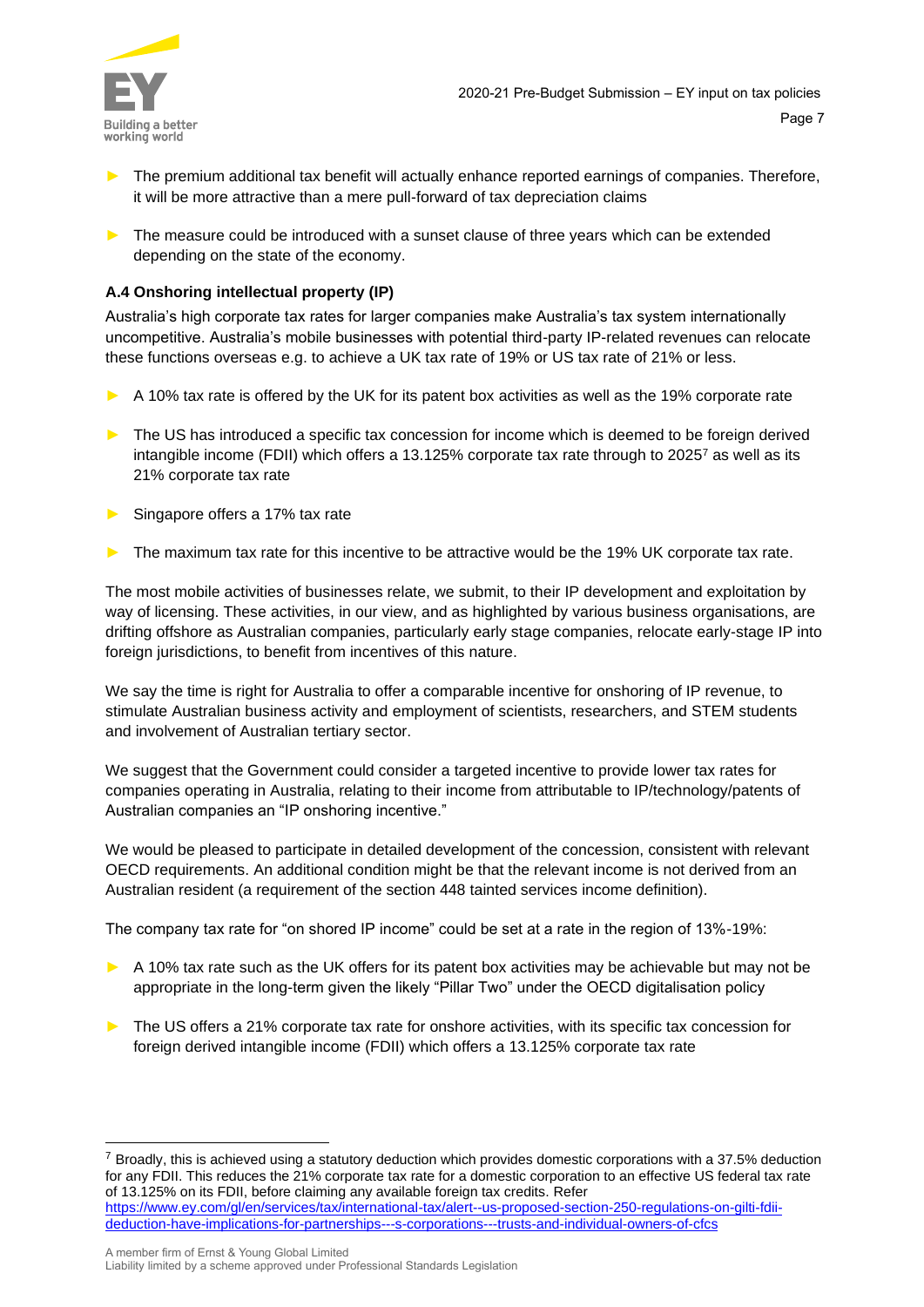

- ► The 17% tax rate which Singapore offers is likely to be acceptable in the Pillar Two context and would make Australia's activities comparable to that of a key competitor or location
- The maximum tax rate for this incentive to be attractive would be the 19% UK corporate tax rate.

We submit this low tax rate for onshoring IP income:

- ► Could make Australia an attractive location for scientific, engineering and R&D activities which generate actual real income for Australia
- ► Would encourage employment of scientists, engineers and STEM graduates in Australia instead of the ongoing brain drain when such people seek to progress their careers
- ► Would create broader highly paid white-collar employment opportunities related to the DEMPE activity managing and protecting the IP as well as commercialising and dispatching products
- ► Would achieve a lower corporate tax rate for Australia's most mobile business sector
- ► Would not amount to a race to the bottom, but instead a prudent response to the major international trends including the UK patent box concession, the US FDII, and the UK and US lower corporate tax rates. These are not tax haven countries and we submit their policies must be considered as acceptable under the international BEPS policy development process.

#### **A.5 R&D collaboration premium**

A related incentive recommended by the April 2016 Review of the R&D Tax Incentive report (3F report<sup>8</sup>) which proposed the introduction of a collaboration premium of up to 20% for the non-refundable tax offset to provide additional support for the collaborative element of R&D expenditures undertaken with publicly-funded research organisations.

We note that collaboration between publicly funded research organisations (such as universities) and industry is comparatively low in Australia. While Australia generates world-class research, translation to commercialised products and services is low. As such, we support an – in this case in the R&D tax incentive to provide additional support for collaboration.

We also submit that the collaboration premium could apply to expenditure with Research Service Providers (RSPs). RSPs are already 'natural' partners for undertaking R&D activities and a collaboration premium will further promote and encourage this behaviour by industry.

In addition, if collaboration premium expenditure was exempt from the R&D expenditure threshold (increased to \$150 million in following 2020-21 budget announcement), it may encourage large companies to choose to conduct more R&D with publicly funded research agencies. This policy would:

- Encourage companies to engage undertake more collaboration R&D expenditure in Australia to enhance Australian IP
- Enhance funding for the relevant research organisations and (to the extent they are in the tertiary education sector) potentially reduce pressure on tertiary education funding requirements.

<sup>8</sup> Recommendation 2 of the *Review of the R&D Tax Incentive*, by Mr Bill Ferris AC, Chair, Innovation Australia, Dr Alan Finkel AO, Chief Scientist and Mr John Fraser, Secretary to the Treasury, 4 April 2016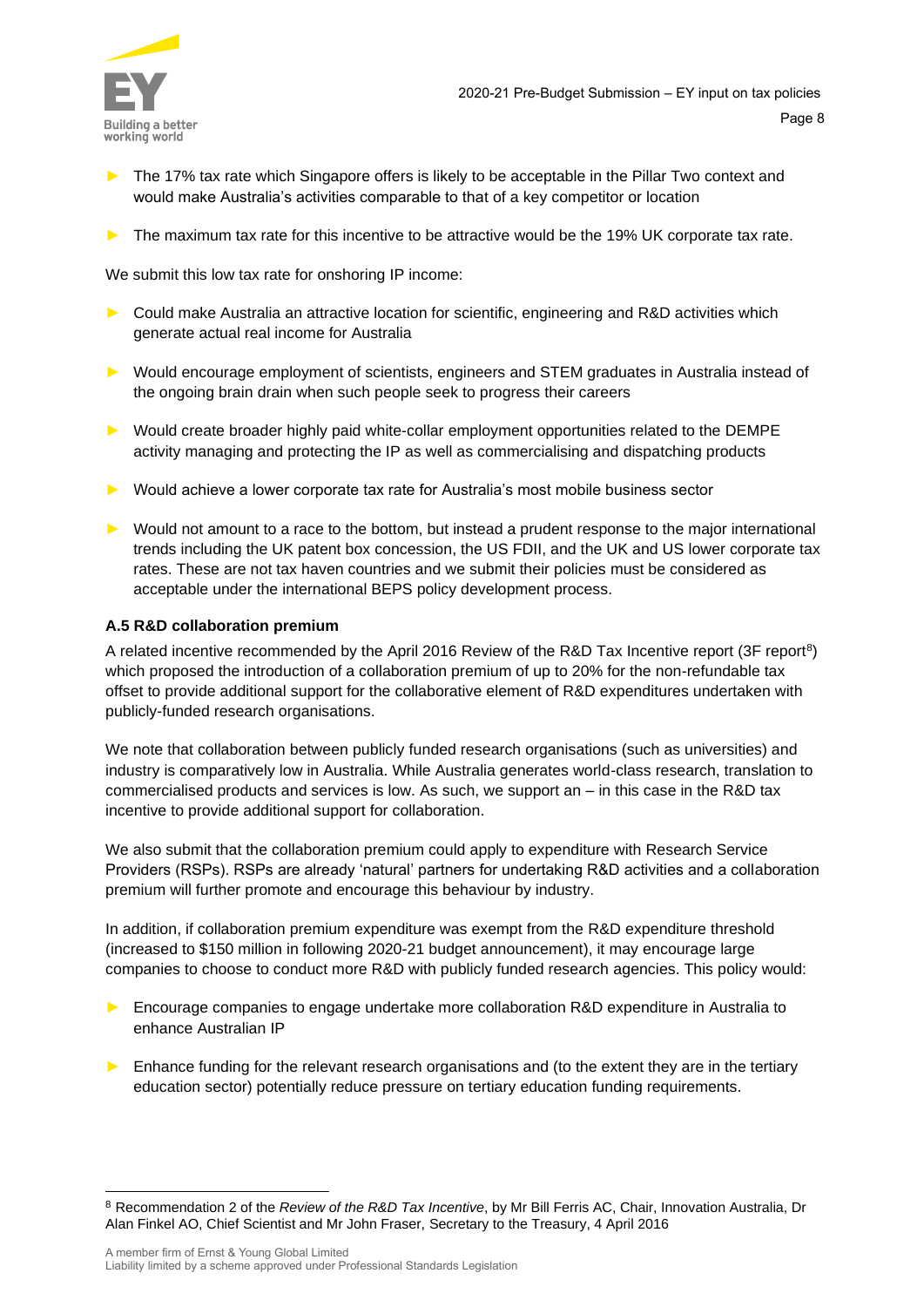

# **Appendix B Key unlegislated measures list**

| <b>Measure and Date of Effect (DOE)</b>                                                                                                                                                                                                                                                                                                                                                                                                                                                                                                                                                                                                                                                                                                                                                                 | Announced                                  | <b>Developments</b>                                 | <b>Current</b><br><b>Status</b>       |
|---------------------------------------------------------------------------------------------------------------------------------------------------------------------------------------------------------------------------------------------------------------------------------------------------------------------------------------------------------------------------------------------------------------------------------------------------------------------------------------------------------------------------------------------------------------------------------------------------------------------------------------------------------------------------------------------------------------------------------------------------------------------------------------------------------|--------------------------------------------|-----------------------------------------------------|---------------------------------------|
| <b>Modernising Australia's treaty network</b><br>The Government has committed to modernise and expand Australia's tax<br>treaty network which is important for reducing uncertainties and tax barriers<br>with international transactions and promote trade, investment and skilled<br>employment<br>DOE: Date following exchange of instruments                                                                                                                                                                                                                                                                                                                                                                                                                                                        | 6 October 2020<br>$(2020 - 21)$<br>Budget) | None                                                | Waiting for<br>consultation           |
| Corporate residency test<br>The Government's response in the 2020-21 budget to the BoT<br>Recommendations on clarifying the Australian corporate tax residency test<br>with retrospective effect was much appreciated. It still is vital for businesses<br>impacted by the uncertainty regarding their residency in Australia to see the<br>legislation finalised and introduced into Parliament soon.<br><b>DOE: 15 March 2017</b>                                                                                                                                                                                                                                                                                                                                                                     | 6 October 2020<br>$(2020 - 21)$<br>Budget) | None                                                | Waiting for<br>ED/Bill                |
| Fringe benefits tax on retraining redundant employees<br>One of our submission points in 2020-21 pre-budget submission was the<br>amendment of FBT law to exempt from FBT, costs and activities undertaken<br>by employers to attempt to re-skill and retrain terminating employees. We<br>would like to thank the Government for announcing this measure prior to the<br>2020-21 budget.<br>DOE: 2 October 2020                                                                                                                                                                                                                                                                                                                                                                                        | 2 October 2020<br>$(2020 - 21)$<br>Budget) | None                                                | Waiting for<br>ED/Bill                |
| Education and training expense deductions for individuals<br>The Government announced in 2020-21 Federal Budget that it would consult<br>on allowing individuals deduct education and training expenses they incur.<br>where the expense is not related to their current employment.<br><b>DOE: Unknown</b>                                                                                                                                                                                                                                                                                                                                                                                                                                                                                             | 6 October 2020<br>(2020-21<br>Budget)      | Treasury discussion<br>paper on 11<br>December 2020 | Waiting for<br>ED/Bill                |
| CGT exemption for granny flat arrangements<br>The Government's response in the 2020-21 budget to the BOT<br>recommendations was to introduce a CGT exemption for the creation,<br>variation or termination of a formal written granny flat arrangement entered<br>into.<br>DOE: Income year following commencement                                                                                                                                                                                                                                                                                                                                                                                                                                                                                      | 5 October 2020                             | None                                                | Waiting for<br>ED/Bill                |
| Tax consolidation law change from new AASB 16 "Leases" accounting<br>standard<br>Changes to the Part 3-90 Income Tax Assessment Act 1997 (ITAA 97) tax<br>consolidation groups law must be developed following the introduction and<br>commencement of new accounting standard AASB16 "Leases" (AASB16).<br>DOE: Reporting periods commencing on/after 1 January 2019                                                                                                                                                                                                                                                                                                                                                                                                                                   | N/A                                        | None                                                | Waiting for<br>Government<br>response |
| Updated list of information exchange countries<br>The list of Information Exchange Countries will be expanded to add Hong<br>Kong, Dominican Republic, Ecuador, El Salvador, Jamaica, Kuwait,<br>Morocco, North Macedonia, and Serbia. Kenya will be removed.<br>DOE: 1 July 2021                                                                                                                                                                                                                                                                                                                                                                                                                                                                                                                       | 6 October 2020<br>(2020-21<br>Budget)      | None                                                | Waiting for<br>ED/Bill                |
| <b>Division 7A reform</b><br>The Treasury consultation paper largely does not follow the relevant<br>recommendations of the BoT report and does not provide the simplification<br>and certainty sought. Rather the Treasury apparent focus is on expanding<br>the scope of the provisions generally, including winding back current<br>mechanisms that provide reasonably acceptable outcomes for private<br>company groups and their owners. The proposals only include very limited<br>changes which might simplify the application of the rules however the higher<br>required interest charges and integrity rules lead to increased taxpayer costs<br>entering into complying loan agreements and outweigh any potential<br>benefits.<br>DOE: On or after Royal Assent of the enabling legislation | 2016 Budget                                | Commencement date<br>deferred                       | Waiting for<br>ED/Bill                |
| Incentives for Hong Kong businesses relocate into Australia<br>Incentives to attract export-oriented Hong Kong based businesses to<br>relocate to Australia. New visa arrangements for students, temporary<br>graduates and skilled workers.<br>Permanent visa pathways for all critical Hong Kong based staff of the<br>relocated businesses.<br><b>DOE: Unknown</b>                                                                                                                                                                                                                                                                                                                                                                                                                                   | 9 July 2020                                | None                                                | Waiting for<br>ED/Bill                |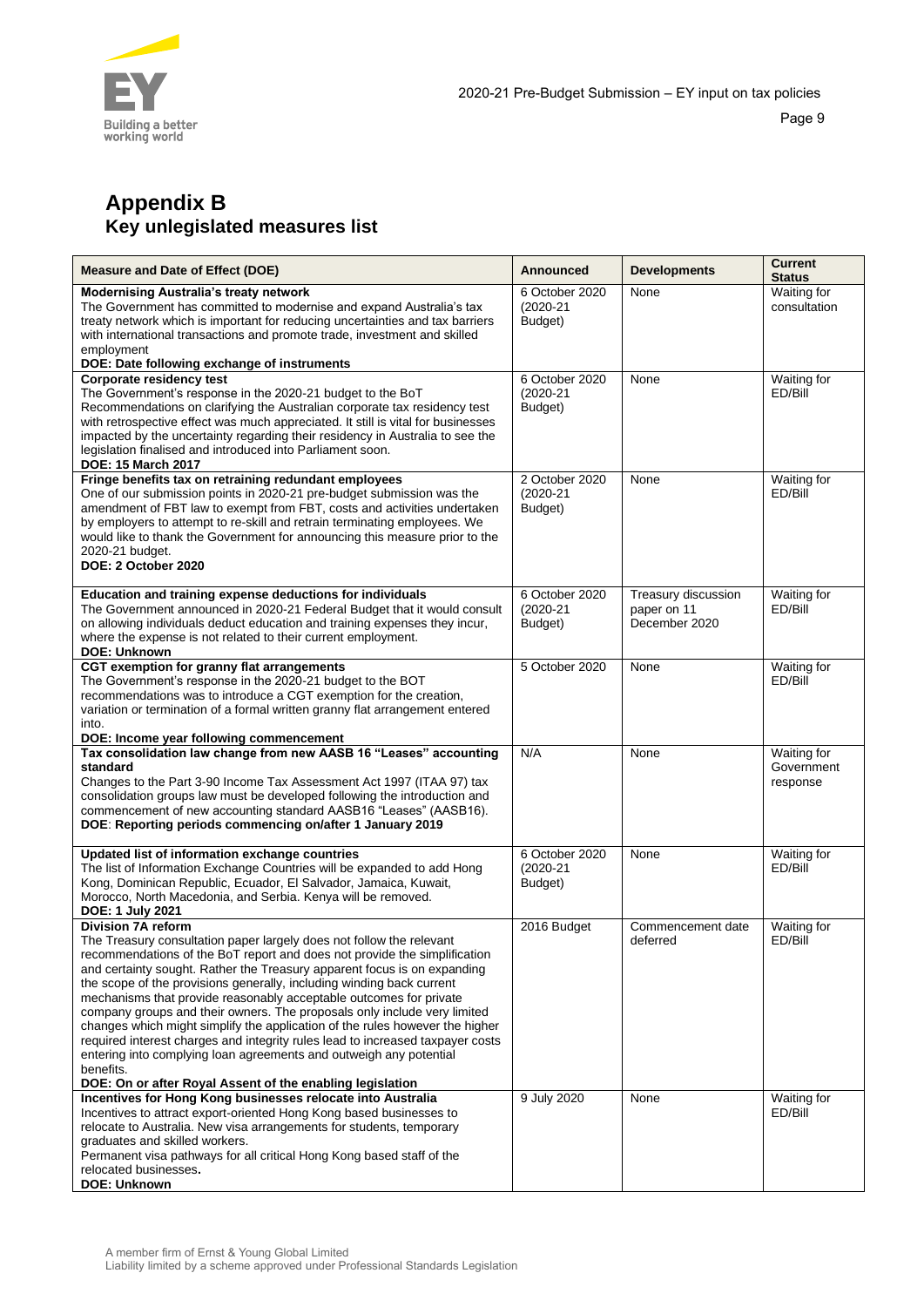

| Sharing economy platform providers reporting regime<br>Reporting obligations for sharing platform providers and financial institutions.<br>Measures on design characteristics of the regime, scope of reporting<br>requirements and reporting obligation alternatives<br>DOE: 1 July 2022, 1 July 2023                                                                                                                                                                                                                                                                             | 8 May 2018<br>$(2018 - 19)$<br>Budget) | Treasury consultation<br>paper on 22 January<br>2019                                                  | Waiting for<br>ED/Bill                |
|------------------------------------------------------------------------------------------------------------------------------------------------------------------------------------------------------------------------------------------------------------------------------------------------------------------------------------------------------------------------------------------------------------------------------------------------------------------------------------------------------------------------------------------------------------------------------------|----------------------------------------|-------------------------------------------------------------------------------------------------------|---------------------------------------|
| Initial Coin Offerings (ICOs) regulatory and tax issues<br>Treasury consultation on various aspects of cryptocurrency ICOs including<br>definitions and token categories, drivers of the ICO market, opportunities and<br>risk, regulation of ICOs and regulatory frameworks in Australia, and the tax<br>treatment of ICOs<br><b>DOE: Unknown</b>                                                                                                                                                                                                                                 | 30 January 2019                        | Treasury issues paper<br>30 January 2019                                                              | Waiting for<br>consultation<br>paper  |
| Doubling the value limit and reduced public disclosure under Employee<br><b>Share Scheme (ESS)</b><br>Amends the ESS framework including:<br>disclosure, licensing, advertising and on-sale obligations;<br>doubling the value limit of eligible financial products from \$5,000 to<br>$\bullet$<br>\$10,000;<br>expanding ESS to include contribution plans; and<br>allowing small businesses to offer ESS without publicly disclosing<br>commercially sensitive financial information unless it is required<br><b>DOE: Unknown</b>                                               | 13 November<br>2018                    | Treasury consultation<br>paper 3 April 2019                                                           | Waiting for<br>government<br>response |
| Amending Australia's Offshore Banking Unit (OBU) Regime<br>Reform of Australia's OBU regime to strengthen the integrity of Australia's<br>tax system. On October 16 the OECD's Forum on Harmful Tax Practices<br>raised concerns during a review of this regime, including the concessional<br>tax rate and the ring-fenced nature of the regime<br><b>DOE: Unknown</b>                                                                                                                                                                                                            | 26 October 2018                        | None                                                                                                  | Waiting for<br>government<br>response |
| Accounting standard: Taxation of insurance companies - AASB17<br>Consultation paper (CP) on tax impacts of implementing the new accounting<br>standard for insurance contracts (AASB17) which will apply mandatorily for<br>annual reporting periods beginning on or after 1 January 2021, including:<br>whether the tax law for health insurers should be codified rather<br>$\bullet$<br>than relying on the ordinary principles<br>whether the tax law should specify how to calculate outstanding<br>claims liabilities for general insurance companies<br>DOE: 1 January 2021 | 5 November<br>2018                     | None                                                                                                  | Waiting for<br>ED/Bill                |
| <b>Removing CGT discounts for MITs and AMITs</b><br>Announced in 2018 Budget - Managed Investment Trusts (MITs) and<br>Attribution MITs (AMITs) will no longer be eligible to apply the 50% capital<br>gains tax (CGT) discount at the trust level. MITs and AMITs will still be able<br>to distribute a capital gain that can be discounted in the hands of the<br>beneficiary, when entitled<br>DOE: Income years commencing on/after 3 months after Royal Assent<br>of the enabling legislation                                                                                 | 8 May 2018<br>$(2018 - 19)$<br>budget) | Commencement date<br>delayed to income<br>years commencing<br>on/after 3 months<br>after Royal Assent | Waiting for<br>ED/Bill                |
| Increasing transparency of the beneficial ownership of companies<br>Improve transparency of information on beneficial ownership and control of<br>companies available to relevant authorities<br><b>DOE: Unknown</b>                                                                                                                                                                                                                                                                                                                                                               | 12 February<br>2017                    | Treasury discussion<br>paper 12 February<br>2017                                                      | Waiting for<br>government<br>response |
| Mandatory reporting by professionals of aggressive tax<br>Requires tax advisers and/or taxpayers to make early disclosures of<br>aggressive tax arrangements to provide tax authorities with timely<br>information on arrangements that have the potential to undermine the<br>integrity of the income tax system<br><b>DOE: Unknown</b>                                                                                                                                                                                                                                           | 3 May 2016<br>$(2016-17)$<br>Budget)   | Treasury discussion<br>paper 3 May 2016                                                               | Waiting for<br>government<br>response |
| CCIV non-resident withholding taxes<br>Consultation paper released concerning proposed changes to non-resident<br>withholding tax rules for Corporate Collective Investment vehicles (CCIVs).<br>The proposals are intended to ensure that the Australian funds management<br>sector is internationally competitive<br><b>DOE: Unknown</b>                                                                                                                                                                                                                                         | 4 May 2016<br>$(2016-17)$<br>Budget)   | Treasury discussion<br>paper 3 November<br>2016                                                       | Waiting for<br>government<br>response |
| Redesign of the TOFA framework to reduce scope, decrease<br>compliance costs and increase certainty<br>DOE: 1 January 2018                                                                                                                                                                                                                                                                                                                                                                                                                                                         | 3 May 2016<br>$(2016-17)$<br>Budget)   | None                                                                                                  | Waiting for<br>ED/Bill                |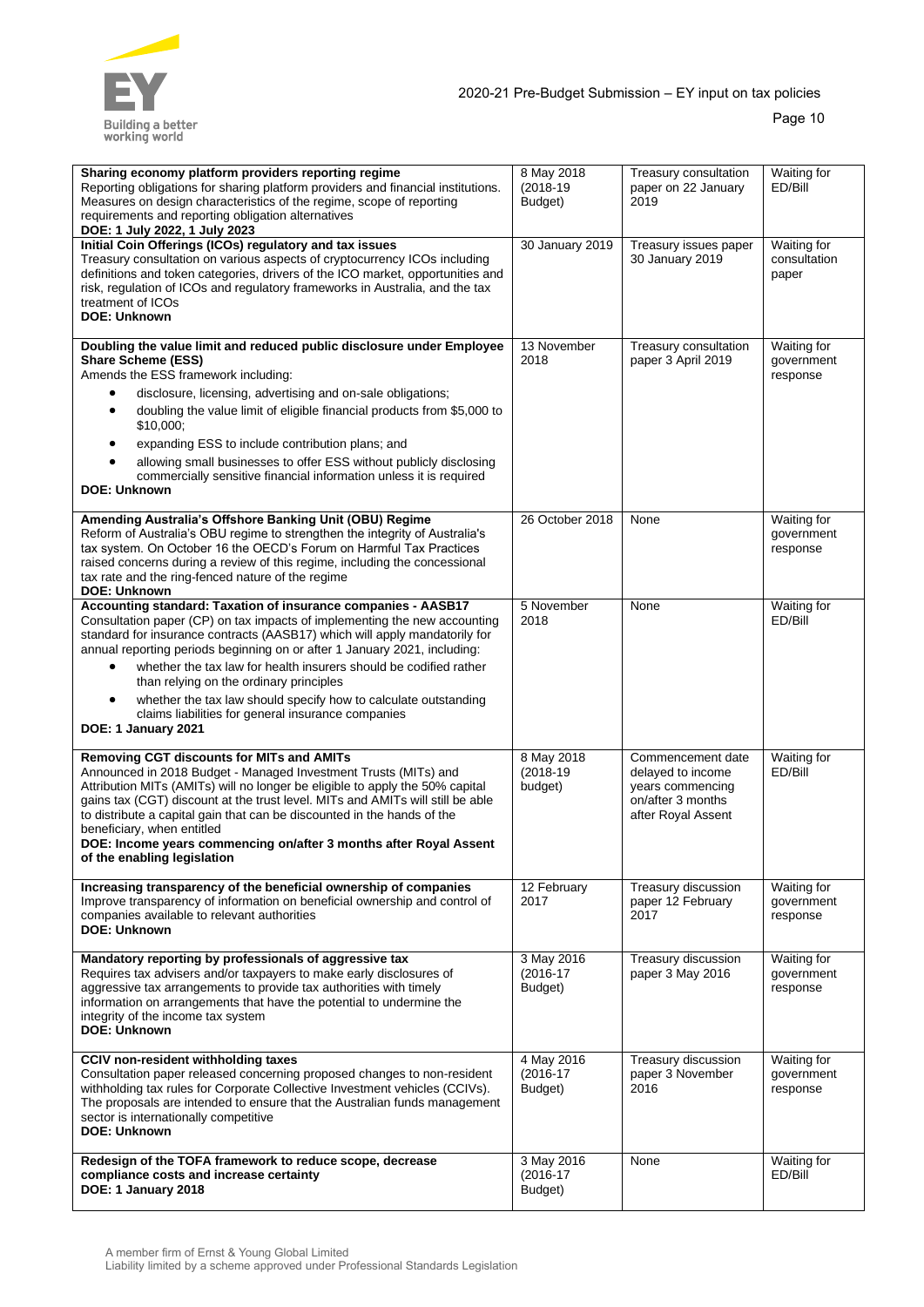

| TOFA 2 foreign currency technical changes<br>Makes technical and compliance cost savings amendments to foreign<br>currency regulations under TOFA. Makes minor technical amendments to<br>the foreign currency provisions to provide further clarity. Measure confirmed<br>to be proceeding in "Integrity restored to Australia's Taxation System"<br>Assistant Treasurer media release 14 December 2013<br><b>DOE: Unknown</b>                 | 5 August 2004                                                             | None                                             | Waiting for<br>ED/Bill            |
|-------------------------------------------------------------------------------------------------------------------------------------------------------------------------------------------------------------------------------------------------------------------------------------------------------------------------------------------------------------------------------------------------------------------------------------------------|---------------------------------------------------------------------------|--------------------------------------------------|-----------------------------------|
| TOFA 3 & 4 tax hedging rules<br>Ensures only the effective portion of the gains and losses from hedging<br>financial arrangements will be subject to the TOFA tax hedging treatment.<br>Also clarifies Measure confirmed to be proceeding in "integrity restored to<br>Australia's Taxation System" Assistant Treasurer media release 14<br>December 2013<br><b>DOE: Unknown</b>                                                                | 11 May 2010<br>$(2010 - 11)$<br>budget)                                   | Treasury discussion<br>paper 15 February<br>2012 | Waiting for<br>ED/Bill            |
| <b>MEC Group rules review</b><br>Loss integrity rule for eligible tier one companies and clarify certain<br>interaction rules for MEC groups<br>DOE: 1 July 2014                                                                                                                                                                                                                                                                                | 14 May 2013                                                               | Treasury discussion<br>paper 16 March 2015       | Waiting for<br>ED/Bill            |
| <b>Functional Currency</b><br>Extending the range of entities that can use a functional currency.<br>Measure confirmed to be proceeding in "integrity restored to Australia's<br>Taxation System" Assistant Treasurer media release 14 December 2013<br><b>DOE: Unknown</b>                                                                                                                                                                     | 10 May 2011<br>(Budget 2011-<br>12)                                       | None                                             | Waiting for<br>ED/Bill            |
| Removal of key barriers to the use of asset backed financing<br>arrangements<br>Measures include deferred payment arrangements and hire purchase<br>arrangements. The reforms will ensure that asset backed financing<br>arrangements are treated in the same way as financing arrangements based<br>on interest bearing loans or investments (this was formerly designated as<br>Islamic finance review but is broader)<br><b>DOE: Unknown</b> | 3 May 2016<br>$(2016 - 17)$<br>budget)                                    | None                                             | Waiting for<br>ED/Bill            |
| Proposed franking integrity rule for distributions funded by capital<br>raisings<br>A specific tax integrity measure preventing the distribution of franking credits<br>where a distribution to shareholders is funded by capital raising activities<br><b>DOE: Unknown</b>                                                                                                                                                                     | 17 April 2015;<br>Confirmed in<br>2016/17 MYEFO<br>on 19 December<br>2016 | None                                             | Waiting for<br>ED/Bill            |
| <b>Non-resident CGT</b><br>ED introduced to amend the principal asset test in Australia's foreign<br>resident CGT regime to prevent double counting of certain non-TARP<br>assets. Technical correction made to ensure the rules operate as intended<br>when it refers to the permanent establishment rules<br><b>DOE: Unknown</b>                                                                                                              | 14 May 2013<br>$(2013 - 14)$<br>Budget)                                   | ED 13 May 2014                                   | <b>Waiting for</b><br>legislation |